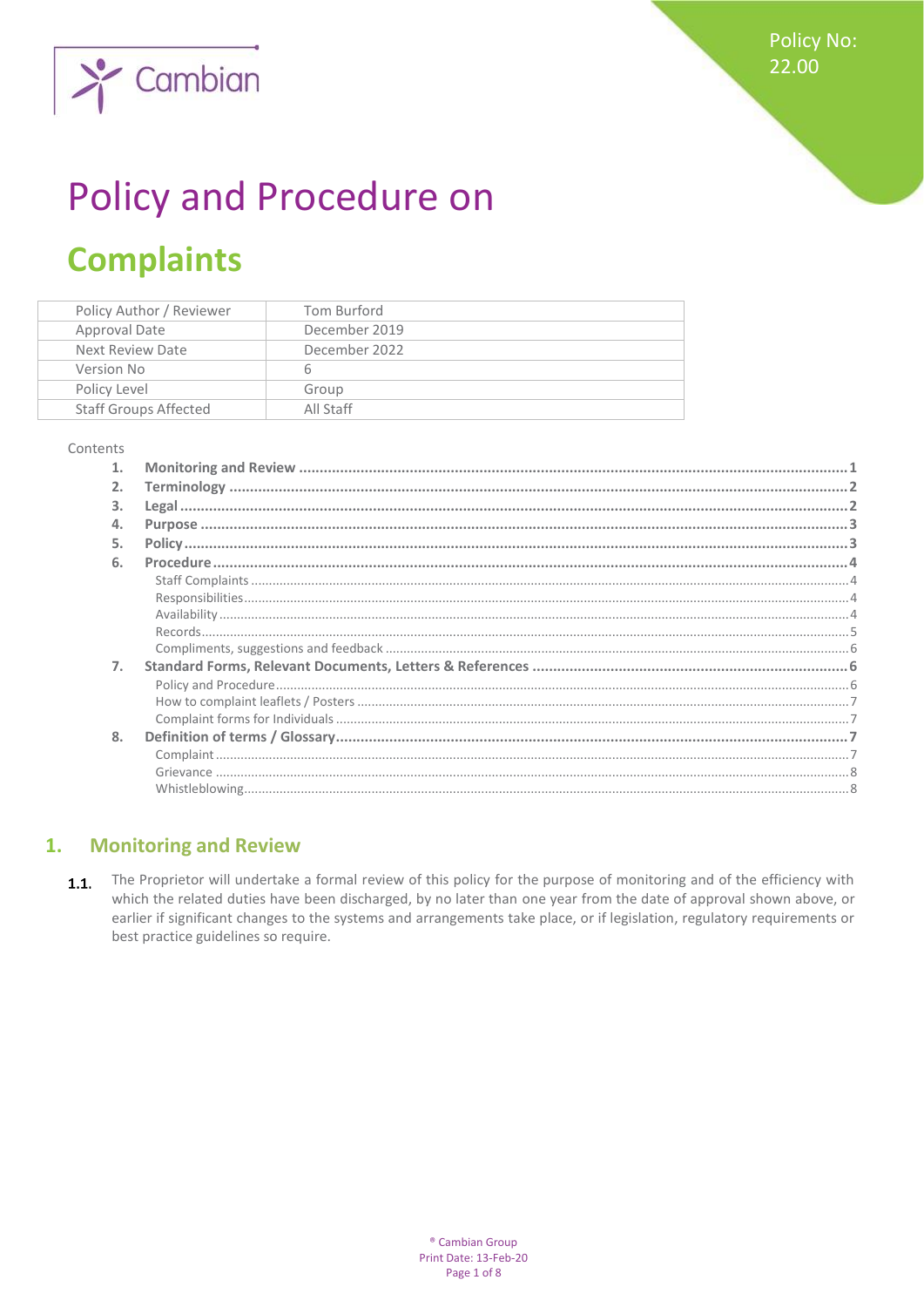

Signed:

Sh hans

John Ivers **Jenny Nimmo**<br> **Proprietor, Cambian Group**<br> **Principal Proprietor, Cambian Group**<br>December 2019

Mmo

September 2021

# <span id="page-1-0"></span>**2. Terminology**

2.1. Our aim is to use consistent terminology throughout this policy and all supporting documentation as follows:

| 'Establishment' or 'Location | this is a generic term which means the Children's<br>Home/school/college.                                                                                                                 |  |
|------------------------------|-------------------------------------------------------------------------------------------------------------------------------------------------------------------------------------------|--|
| <b>Individual</b>            | means any child or young person under the age of 18 or young<br>adult between the ages of 18 and 25.                                                                                      |  |
| <b>Service Head</b>          | This is the senior person with overall responsibility for the                                                                                                                             |  |
| <b>Key Worker</b>            | Members of staff that have special responsibility for Individuals<br>residing at or attending the Establishment.                                                                          |  |
| Parent                       | means parent or person with Parental Responsibility                                                                                                                                       |  |
| <b>Regulatory Authority</b>  | Regulatory Authority is the generic term used in this policy to<br>describe the independent regulatory body responsible for<br>inspecting and regulating services. E.g Ofsted, CQC, CSSIW |  |
| <b>Social Worker</b>         | This means the worker allocated to the child/family. If there is no<br>allocated worker, the Duty Social Worker or Team Manager is<br>responsible.                                        |  |
| <b>Placing Authority</b>     | Placing Authority means the local authority/agency responsible<br>for placing the child or commissioning the service                                                                      |  |
| <b>Staff</b>                 | Means full or part-time employees of Cambian, agency workers,<br>bank workers, contract workers and volunteers and students on<br>placement.                                              |  |
| <b>Cambian KPI</b>           | Means the Cambian online in-house information system which<br>holds data for each site on quality measures.                                                                               |  |

# <span id="page-1-1"></span>**3. Legal**

3.1. Quality Standards for Children's Homes and NMS for Residential Special Schools, available at: [www.gov.co.uk](http://www.gov.co.uk/) and Fundamental Standards 2015

Approved by: Tom Burford

Date: Dec 2019

- **3.2.** Children's Homes (England) Regulations 2015
- $3.3.$ Health and Social Care Act 2008 (Regulated Activities) Regulations 2014 (part 3) as amended) Regulation 16.

| Version:                 |           | <b>Cambian Group</b>           |
|--------------------------|-----------|--------------------------------|
| <b>Next Review Date:</b> | Dec 2022  | <b>Policy Name: Complaints</b> |
|                          |           |                                |
|                          |           |                                |
|                          |           |                                |
|                          |           |                                |
| <b>Print Date:</b>       | 13-Feb-20 | Page 2 of 8                    |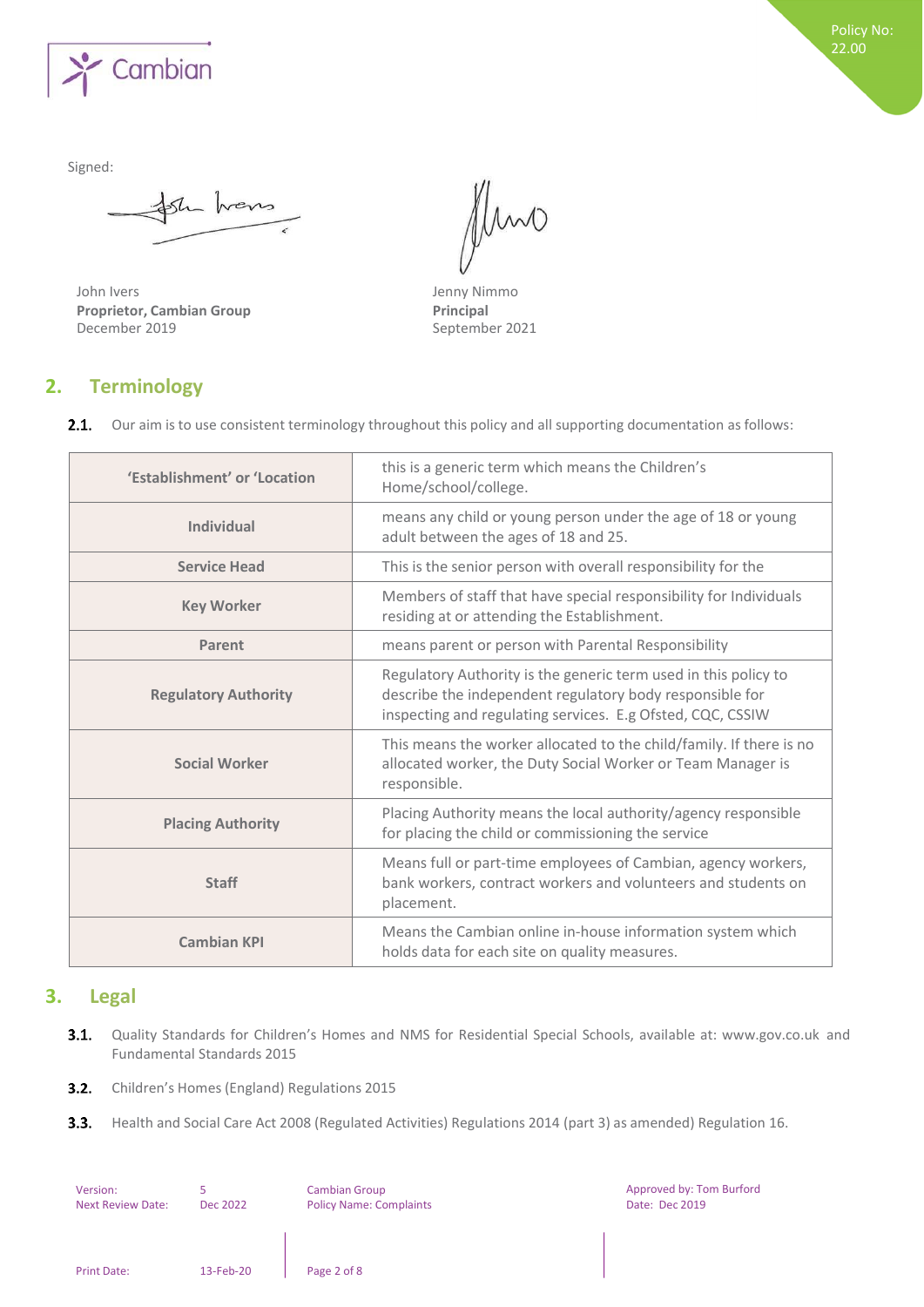

- $3.4.$ National Minimum Standards for Independent Health Care Services in Wales
- $3.5.$ Mental Health Act 1983 - Code of Practice
- $3.6.$ The Education (Independent School Standards Compliance Record) (England) (Amendment) Regulations,
- $3.7.$ Care Home (Wales) Regulations (2002) (Amendments 2003 and 2011)
- HIW National Minimum Standards for Independent HealthCare Services in Wales, CSSIW, Quality Standards and  $3.8.$
- **3.9.** Mental Health Act Code of Practice

# <span id="page-2-0"></span>**4. Purpose**

- $4.1.$ To provide all staff with clear policy, procedures and guidelines for managing compliments, suggestions, comments and complaints.
- $4.2.$ To deal promptly, effectively and fairly with complaints by individuals if they have capacity themselves and other interested persons on their behalf such as parents/guardians and members of the public.
- $4.3.$ To promote an open culture and rational attitude amongst individuals and staff towards complaints.
- To improve the Group's service to individuals, placing authorities and parents/guardians.  $4.4.$
- $4.5.$ To clarify the differences between concerns, negative comments, criticisms etc made about the service we provide, which are resolved informally within the location, and formal complaints, which may addressed by those outside the location.

# <span id="page-2-1"></span>**5. Policy**

- Cambian takes all complaints and commentsseriously. It aimsto promote an open culture and will be responsive where  $5.1.$ such issues are raised in a transparent and robust manner in order to ensure that dissatisfaction is minimised and any comments and suggestions are considered and acted upon using a learning framework.
- $5.2.$ No member of staff who has been implicated in a complaint may take part in any element of the investigation or decision making process associated with any final actions or outcomes.
- Cambian will use all complaints and suggestions as an opportunity to learn and inform service improvement where  $5.3.$ appropriate and to strengthen the relationship with the individual, those acting on their behalf and the public.
- For the purpose of this policy, a complaint is a written or oral/verbal expression of dissatisfaction or disquiet in relation  $5.4.$ to the location's exercise of its functions in relation to its current individuals.
- $5.5.$ The Head of Service is responsible for ensuring that each individual and those acting on their behalf, if appropriate, is provided with information about the complaints procedure in a format and style appropriate to their needs and their ability to understand. Individuals will be provided with information about how they can make a complaint and such guidance will be available on site at all times. Where appropriate guidance (e.g. a poster) on how to make a complaint will be displayed on site.
- $5.6.$ Cambian fully supports individual's right to refer any complaint, at any stage to an external body. In addition all sites have an independent visitor who visits and some operate a link advocate – both of whom can support individuals who

Cambian Group Policy Name: Complaints Approved by: Tom Burford Date: Dec 2019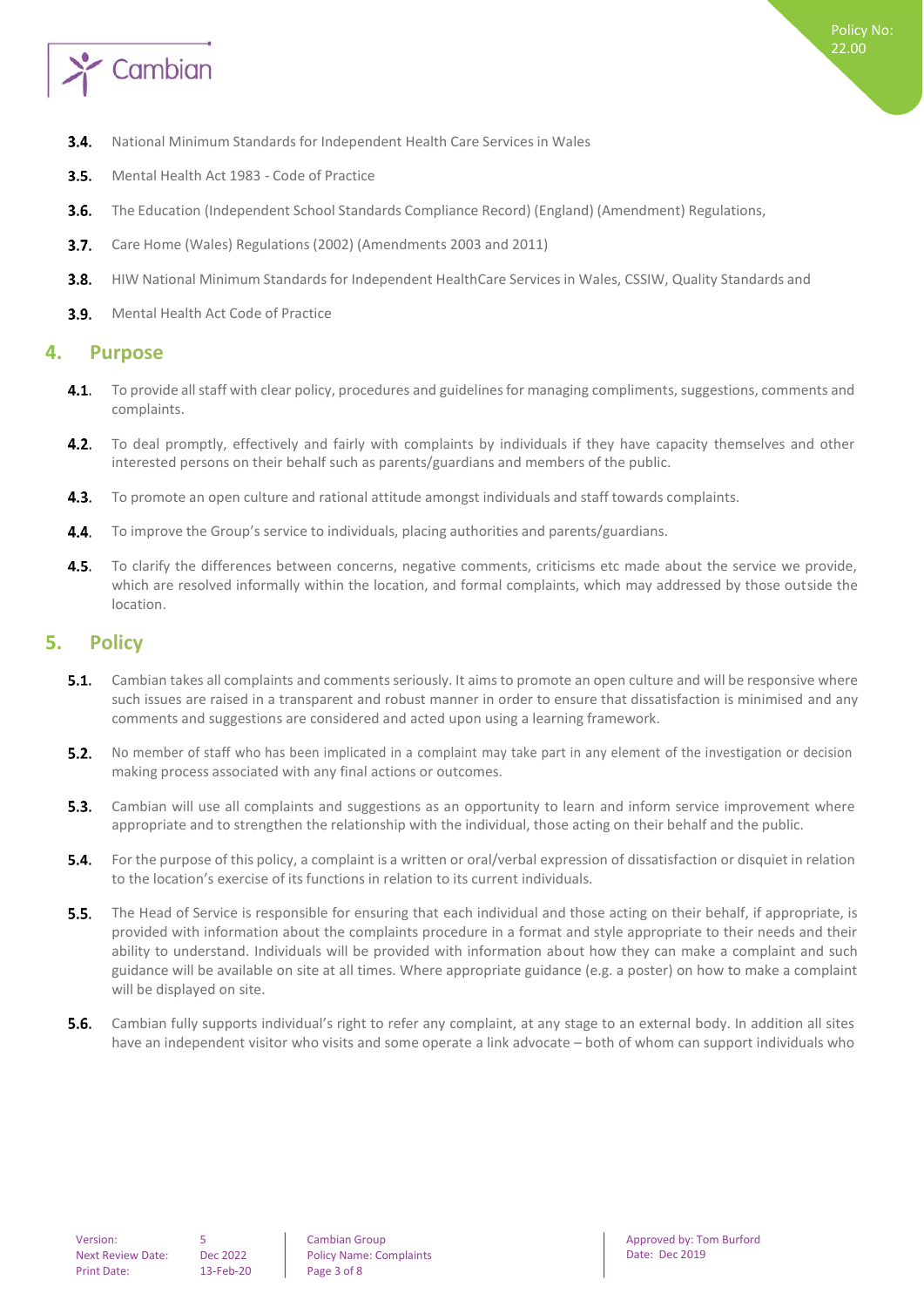

wish to make complaints. Contact details for both the independent visitor and advocate are made available to all service users.

# <span id="page-3-0"></span>**6. Procedure**

- 6.1. The Complaints Procedure shall be operated independently of all other Group procedures, such as the Disciplinary and Grievance Procedures, Harassment Policy, Child Protection/Adult Safeguarding Policy.
- $6.2.$ Each location will tailor the generic Cambian Complaints Procedure to detail the local procedures and contact details of those with responsibility. For the purpose of this policy the term Complaints Procedure relates to the location's personalised Complaints Procedure.
- $6.3.$ The Complaints Procedure will be reviewed annually by the group in line with the Policy and the Head of Service will be responsible for continuous monitoring, refinement and audit.
- $6.4.$ All locations shall operate a Complaints Procedure, which can be invoked, on behalf of an individual, by an individual him/herself, placing authorities, parents/guardians, staff and other interested persons. All of whom may also inform an external body about their complaint if they so wish.

#### <span id="page-3-1"></span>**Staff Complaints**

 $6.5.$ Staff who wish to make a complaint are to follow the Grievance Policy (which encourages informal resolution ahead of the formal grievance process) or the Whistleblowing Policy.

#### <span id="page-3-2"></span>**Responsibilities**

- $6.6.$ The Head of Service is responsible for the thorough investigation of all complaints and should take responsibility for ensuring that investigations undertaken by others are in line with this policy, procedure and associated documentation in order to ensure best practice standards are maintained.
- 6.7. The Head of Service is required to make available on request to their regulatory body a summary of all complaints arising over the previous 12 months.
- All locations will have a named **Complaints Co-ordinator** to manage the day to day receipt, recording and tracking of complaint management.
- $6.9.$ The Complaints Co-ordinator will normally be the Head of Service issmall homes. For larger sites where the Complaints Co-ordinator is not the Head of Service they will liaise closely with the Head of Service to ensure all elements of any internal stage investigation are dealt with following procedure and within the published timescales.
- 6.10. For any complaint that is not resolved internally and requires external investigation, the Head of Service will act as the location contact for Operations Directors/other Cambian staff or external appeal panel members.
- **Managers** have day-to-day operational responsibility for this policy, and must ensure that all staff receive regular and appropriate guidance on its use.

#### <span id="page-3-3"></span>**Availability**

- **6.12.** The Complaints Procedure shall be made available to all parents/guardians/carers, placing authorities, funding authorities, individuals, all members of staff and any other relevant persons.
- **6.13.** A copy of the Complaints Procedure shall be available at all times and displayed on the location's website where this is applicable.
- **6.14.** A copy of the Complaints Procedure shall be available on request at all times for visitors to Cambian locations.
- **6.15.** All Staff shall receive information on the complaints procedure as part of their induction with Cambian.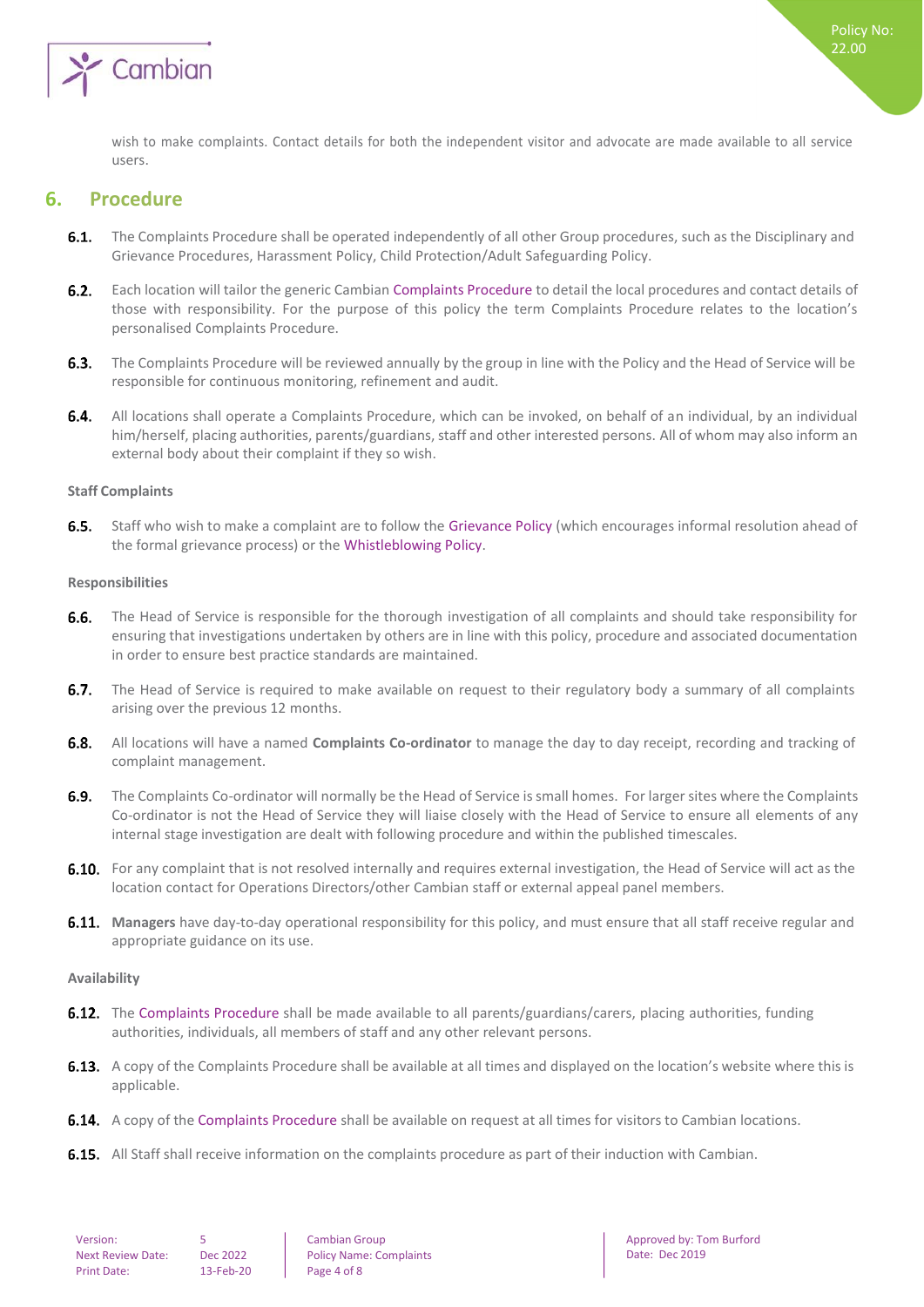

- 6.16. Information on how to complain will be included in Children's Guides or Location Guides.
- 6.17. Individuals will also have access to printed complaint forms (22.09 a-g) and stamped pre-addressed envelopes to send to the relevant Operational leads if they choose not to speak with someone in their home or education setting. Heads of service will ensure that the forms and appropriately addressed envelopes are always readily available and that all individuals know where to access these. Depending on the service type, the addressed envelopes will be sent to either:
	- **•** Education Services
	- Residential Services (West)
	- Residential Services (East)

At the following address

Cambian Group Metropolitan House 3 Darkes Lane Potters Bar Hertfordshire EN5 1JQ

#### <span id="page-4-0"></span>**Records**

6.18. A confidential record of all complaints received is to be documented on the relevant Record of Complaints Tracking Form: 22.03a for all individuals and 22.03b for all parents/guardians/public/authorities which shall be kept in the location's confidential **Complaints File**, which all locations must maintain. After completion the Complaints Tracking

Cambian Group Policy Name: Complaints Approved by: Tom Burford Date: Dec 2019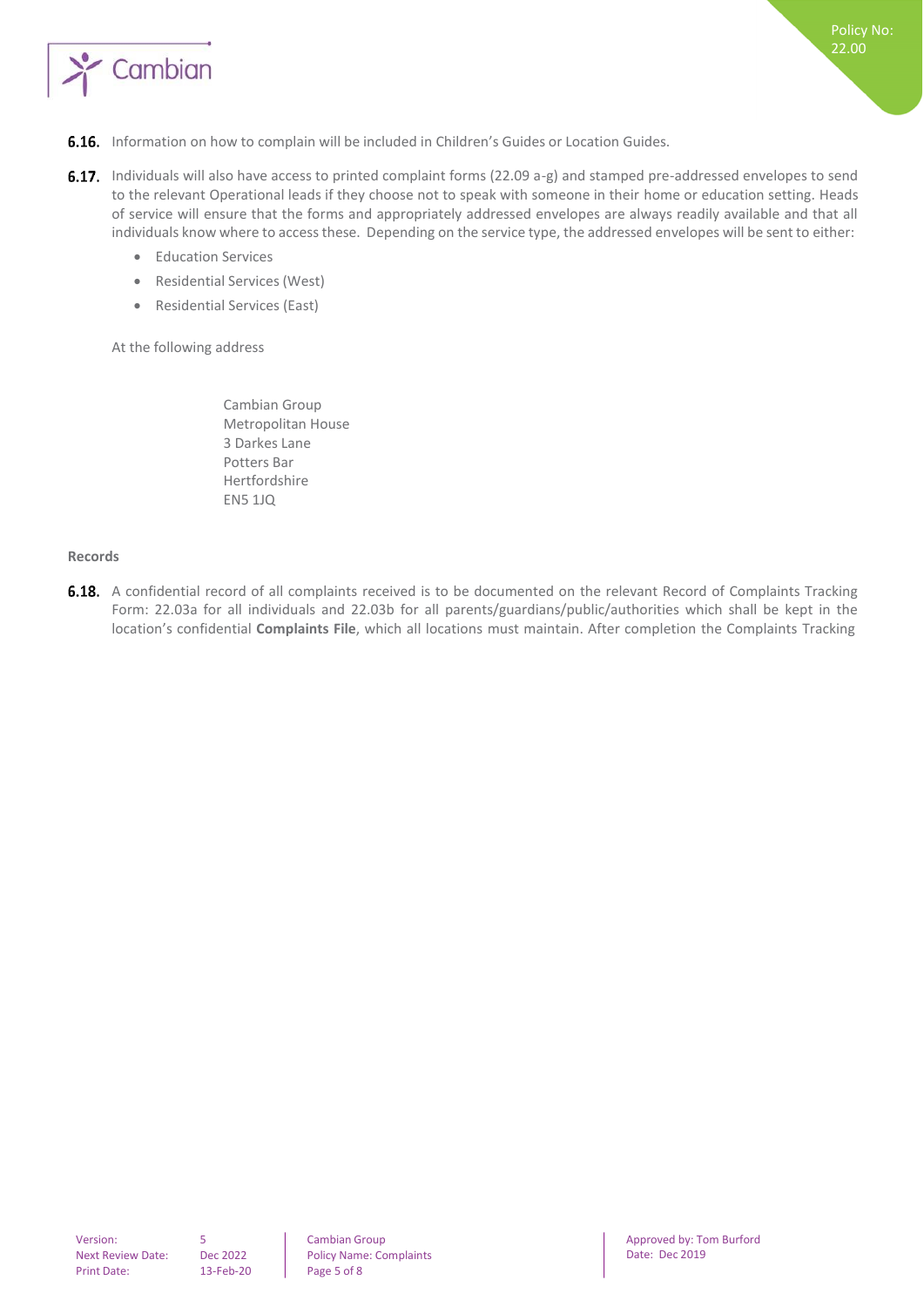

Form 22.03a and 22.03b (if used) shall be kept in the confidential Complaints File along with any statements, letters, etc associated with the complaint.

- 6.19. Complaints which are investigated by outside agencies or regulatory authorities shall also be recorded and full details placed in the Complaints File.
- **6.20.** All complaints received within a week should be recorded on **Cambian KPI** for in the preceding week.
- 6.21. A Complaints log shall be maintained which will record brief details of each complaint, cross referenced to the Complaints File.
- 6.22. For each complaint the following brief details shall be recorded under the following headings:
	- **•** Complaint number (i.e. 001SS or 010KPR etc).
	- Date complaint received
	- Name of person receiving it.
	- Name of person making complaint and relationship to individual.
	- Name of individual concerned.
	- Nature of complaint.
	- Action taken.
	- Outcome of action taken.
	- Whether complaint upheld, partially upheld or not upheld.
	- The number of the final Complaint Letter sent (1 to 9) and date sent.
- **6.23.** Where the Head of Service identifies it as appropriate, a copy of the complaint and response may be kept in the individual's record to understand and trace decisions concerning the path of care. Issues of confidentiality concerning the complaint are to be taken into consideration regarding this. (Refer to Data Protection Policy for guidance).

#### <span id="page-5-0"></span>**Compliments,suggestions and feedback**

6.24. Any compliments, suggestions or feedback received by staff should be recorded separately on a Compliments Log to be held by the Head of Service and be managed under the Consultation, Communication and Feedback Policy and Procedures.

# <span id="page-5-2"></span><span id="page-5-1"></span>**7. Standard Forms, Relevant Documents, Letters & References**

#### **Policy and Procedure**

- 7.1. 22.00 Policy Complaints
- 7.2. 22.01 Procedure Complaints
- **7.3.** 22.01 a Procedure Complaints regarding the MHA
- 7.4. 22.02 Complaints Flowchart
- $7.5.$ 22.03 -Complaint Form – written record of complaint
- $7.6.$ 22.04 a – Complaint Tracking Form Individuals
- $7.7.$ 22.04 b – Complaint Tracking Form Others
- $7.8.$ 22.05 - Complaint log template
- $7.9.$ 22.06 - Complaints Letter Templates 1-9

Cambian Group Policy Name: Complaints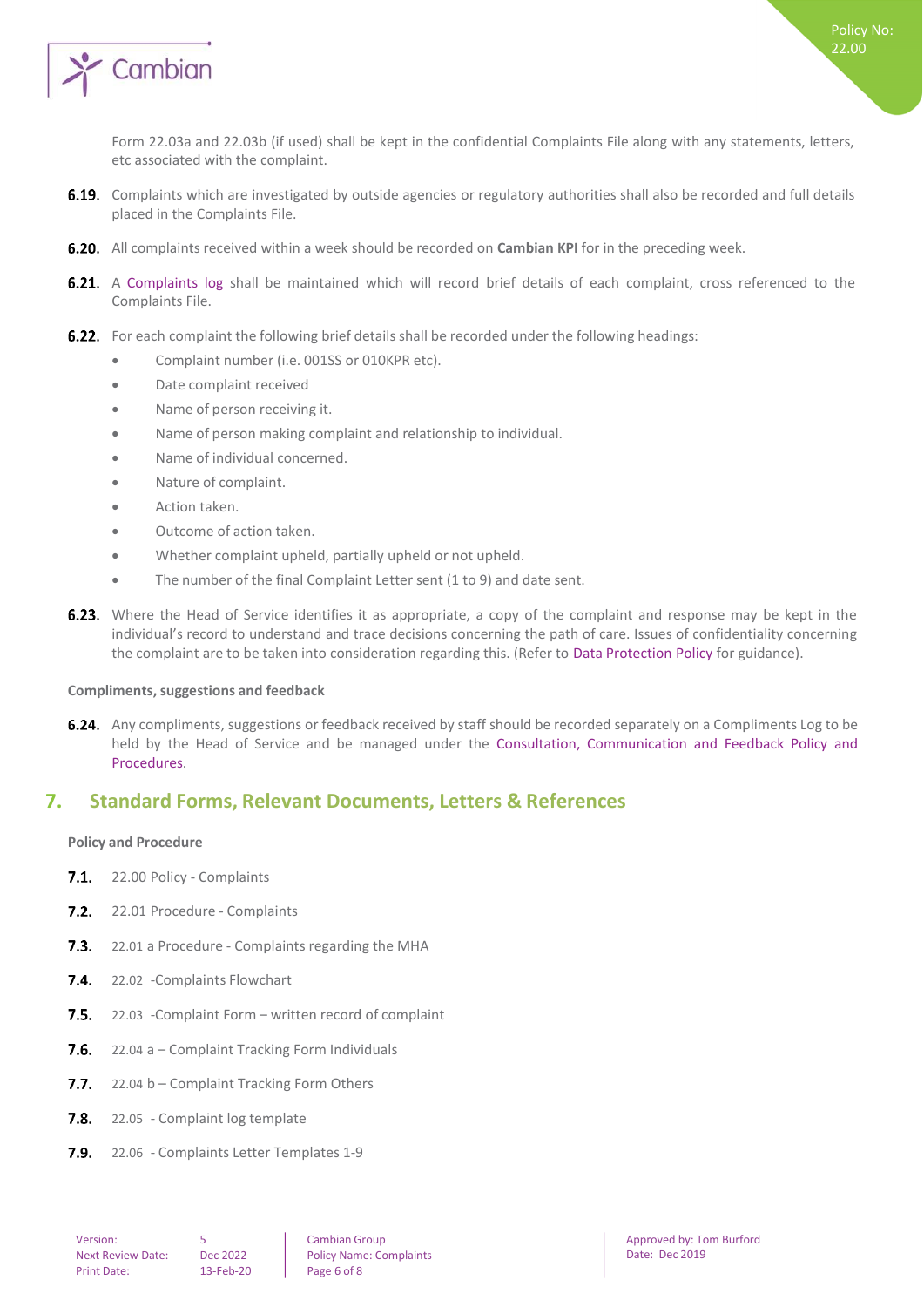

#### <span id="page-6-0"></span>**How to complaint leaflets / Posters**

- 7.10. 22.07 How to Complain Pictorial Booklet
- 7.11. 22.07a Complaint Leaflet PECS Home
- 7.12. 22.07 b Complaints Leaflet PECS School
- 7.13. 22.08 a Complaint Information Poster for Individuals CHILDRENS HOMES
- 7.14. 22.08b Complaint Information Poster for Individuals EDUCATION
- 7.15. 22.08c Complaints Information for Parents, visitors and public
- <span id="page-6-1"></span>7.16. 22.08 d - Complaints Information Poster for Staff

#### **Complaint formsfor Individuals**

- 7.17. 22.09 a Complaint Form for Individuals 7-13 OFSTED
- 7.18. 22.09b Complaint Form for Individuals 13+ OFSTED
- 7.19. 22.09c Complaint Form for Individuals CQC HOME
- 7.20. 22.09d Complaint Form for Individuals CSSIW
- 7.21. 22.09e Complaint Form for Individual 16+ CSSIW
- 7.22. 22.09f Complaint Form Deaf Services
- 7.23. 22.09g Complaint Form CQC Care Homes 16+

#### **Other Cambian Policy**

- 7.24. GHR 29 Grievance Policy
- 7.25. GHR 30 Whistleblowing Policy
- 7.26. GIG 02 Data Protection Policy
- **7.27.** Consultation, Communication and Feedback Policy (including Compliments)
- 7.28. 25 Child Protection and Young Adult Safeguarding

#### **Guidance**

7.29. For further information about complaints and advocacy for children living in children's homes see [Get it sorted \(2004\)](https://www.gov.uk/government/publications/advocacy-services-for-children-and-young-people) Guidance on providing effective advocacy services for children and young people making a complaint under the Children Act [1989](https://www.gov.uk/government/publications/advocacy-services-for-children-and-young-people)

# <span id="page-6-3"></span><span id="page-6-2"></span>**8. Definition of terms / Glossary**

#### **Complaint**

 $8.1.$ For the purpose of this policy, a complaint is a written or oral/verbal expression of dissatisfaction or disquiet in relation to the location's exercise of its functions in relation to its current individuals.

| Version:           |   |
|--------------------|---|
| Next Review Date:  | D |
| <b>Print Date:</b> |   |

13-Feb-20 Page 7 of 8 Dec 2022

Cambian Group Policy Name: Complaints Approved by: Tom Burford Date: Dec 2019